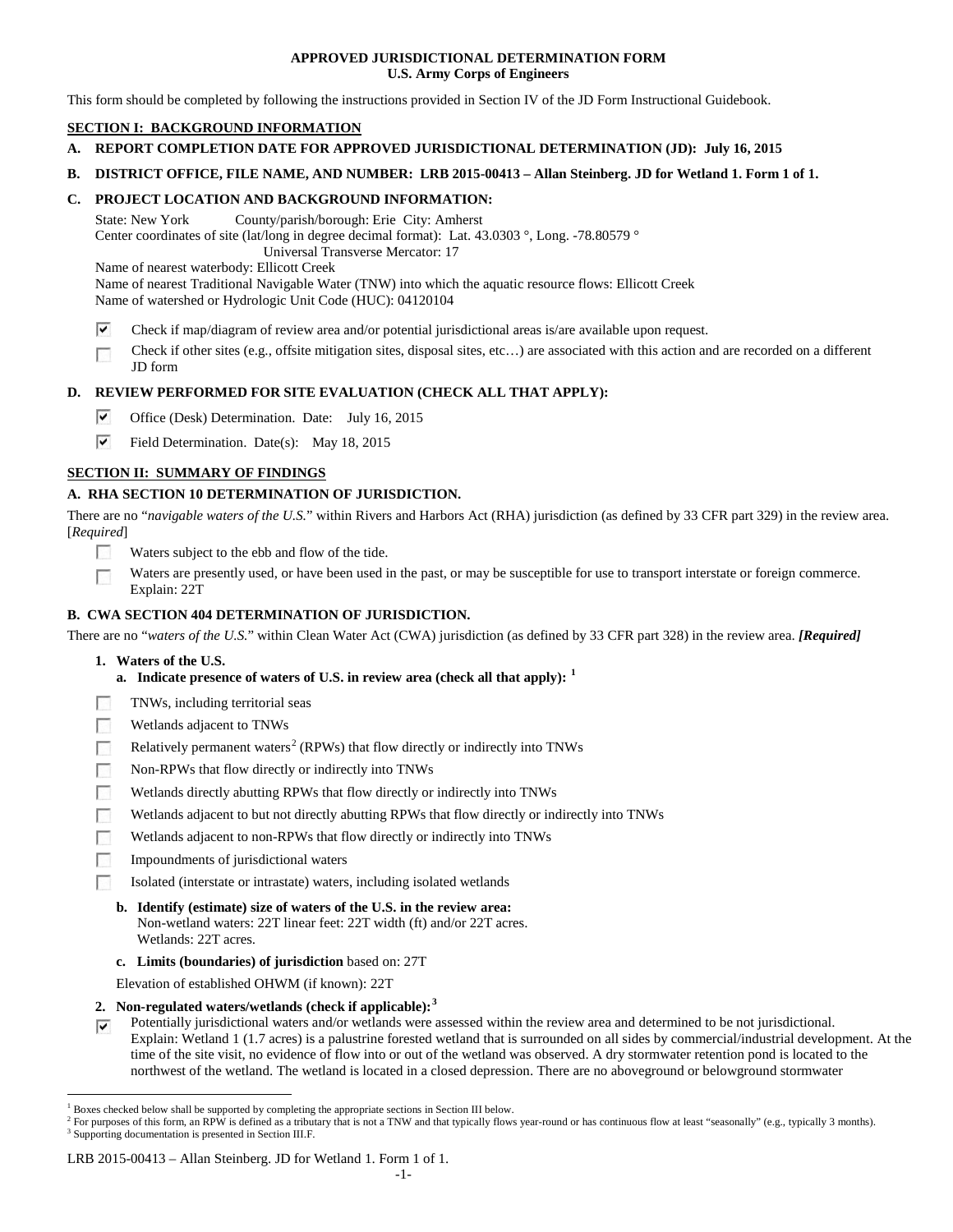conveyances located in the vicinity of the wetland. The wetland lies about 1,400 linear feet from the nearest surface water conveyance, which is the Ellicott Creek Diversion Channel. The land between Wetland 1 and the nearest surface water conveyance consists solely of commercial/industrial development, which precludes the possibility of a shallow subsurface hydrological connection. This land use also precludes the possibility of a biological connection to the downstream TNW. Due to the lack of surface water outlets, the wetland does not transport nutrients to downstream foodwebs, for example. Therefore, any chemical nexus would be speculative and/or insubstantial. For the above reasons, Wetland 1 has been determined to be geographically isolated from Ellicott Creek.

### **SECTION III: CWA ANALYSIS**

#### **A. TNWs AND WETLANDS ADJACENT TO TNWs**

**The agencies will assert jurisdiction over TNWs and wetlands adjacent to TNWs. If the aquatic resource is a TNW, complete Section III.A.1 and Section III.D.1. only; if the aquatic resource is a wetland adjacent to a TNW, complete Sections III.A.1 and 2 and Section III.D.1.; otherwise, see Section III.B below**.

**1. TNW** 

Identify TNW: 27T Summarize rationale supporting determination: 22T

**2. Wetland adjacent to TNW**

Summarize rationale supporting conclusion that wetland is "adjacent": 22T

#### **B. CHARACTERISTICS OF TRIBUTARY (THAT IS NOT A TNW) AND ITS ADJACENT WETLANDS (IF ANY):**

**This section summarizes information regarding characteristics of the tributary and its adjacent wetlands, if any, and it helps determine whether or not the standards for jurisdiction established under Rapanos have been met.** 

**The agencies will assert jurisdiction over non-navigable tributaries of TNWs where the tributaries are "relatively permanent waters" (RPWs), i.e. tributaries that typically flow year-round or have continuous flow at least seasonally (e.g., typically 3 months). A wetland that directly abuts an RPW is also jurisdictional. If the aquatic resource is not a TNW, but has year-round (perennial) flow, skip to Section III.D.2. If the aquatic resource is a wetland directly abutting a tributary with perennial flow, skip to Section III.D.4.**

**A wetland that is adjacent to but that does not directly abut an RPW requires a significant nexus evaluation. Corps districts and EPA regions will include in the record any available information that documents the existence of a significant nexus between a relatively permanent tributary that is not perennial (and its adjacent wetlands if any) and a traditional navigable water, even though a significant nexus finding is not required as a matter of law.**

**If the waterbody[4](#page-1-0) is not an RPW, or a wetland directly abutting an RPW, a JD will require additional data to determine if the waterbody has a significant nexus with a TNW. If the tributary has adjacent wetlands, the significant nexus evaluation must consider the tributary in combination with all of its adjacent wetlands. This significant nexus evaluation that combines, for analytical purposes, the tributary and all of its adjacent wetlands is used whether the review area identified in the JD request is the tributary, or its adjacent wetlands, or both. If the JD covers a tributary with adjacent wetlands, complete Section III.B.1 for the tributary, Section III.B.2 for any onsite wetlands, and Section III.B.3 for all wetlands adjacent to that tributary, both onsite and offsite. The determination whether a significant nexus exists is determined in Section III.C below.**

- **1. Characteristics of non-TNWs that flow directly or indirectly into TNW**
	- **(i) General Area Conditions:** Watershed size: 22T 22T Drainage area: 22T 22T

Average annual rainfall: 22T inches Average annual snowfall: 22T inches

- **(ii) Physical Characteristics:**
	- (a) Relationship with TNW:
		- Tributary flows directly into TNW.
		- Tributary flows through 22T tributaries before entering TNW. □

Project waters are 22T river miles from TNW. Project waters are 22T river miles from RPW. Project waters are 22T aerial (straight) miles from TNW. Project waters are 22T aerial (straight) miles from RPW. Project waters cross or serve as state boundaries. Explain: 22T

Identify flow route to TNW<sup>[5](#page-1-1)</sup>: 22T Tributary stream order, if known: 22T

(b) General Tributary Characteristics (check all that apply):

#### LRB 2015-00413 – Allan Steinberg. JD for Wetland 1. Form 1 of 1.

<span id="page-1-1"></span><span id="page-1-0"></span> $4$  Note that the Instructional Guidebook contains additional information regarding swales, ditches, washes, and erosional features generally and in the arid West.<br>  $5$  Flow route can be described by identifying, e.g., tr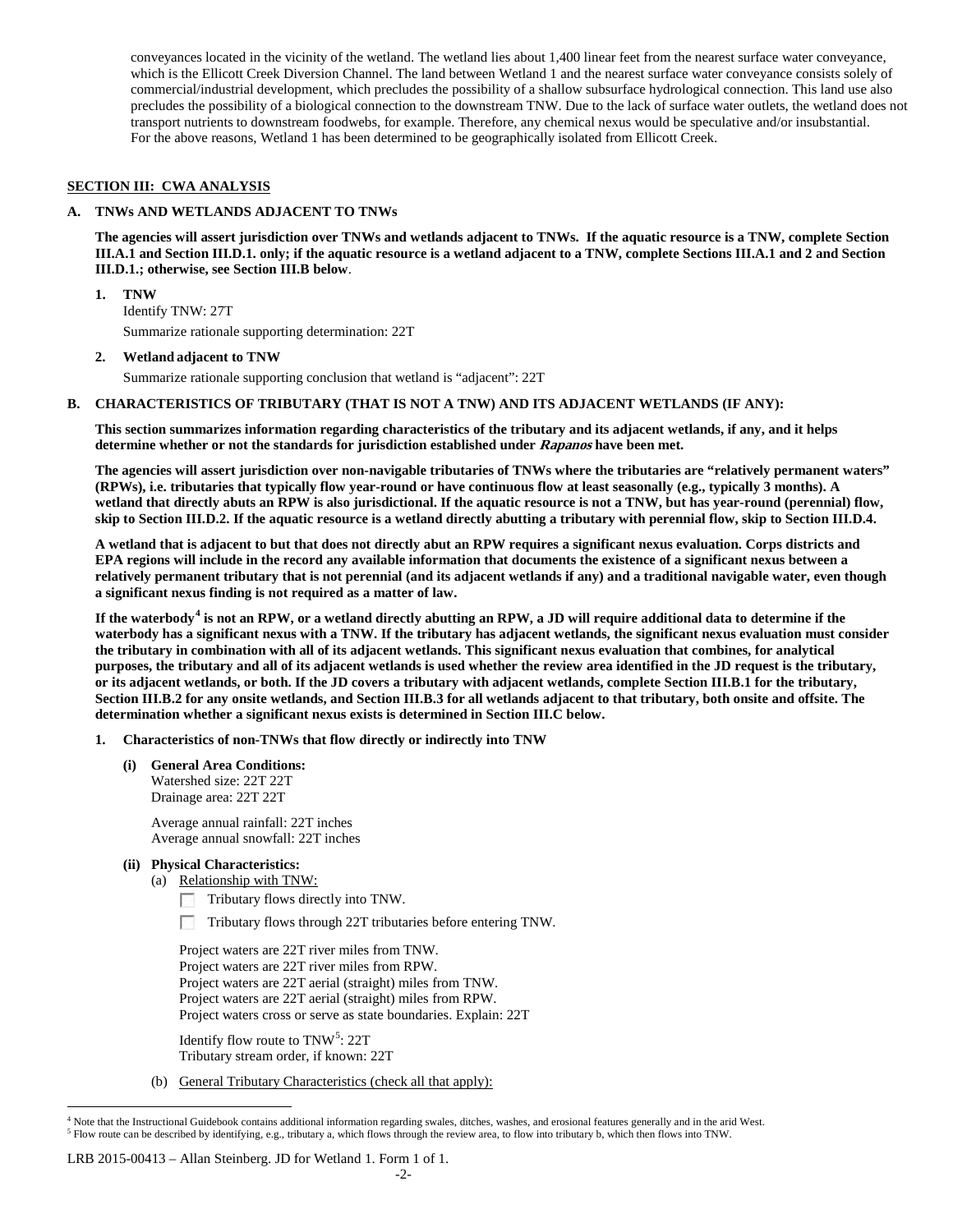|                                                                                                                                                                                             | <b>Tributary</b> is:                                                                                                                                |                                                                                                                             | Natural |                                                                                                                                                                                                                                              |    |                                                         |  |                                                                                                                                                                  |
|---------------------------------------------------------------------------------------------------------------------------------------------------------------------------------------------|-----------------------------------------------------------------------------------------------------------------------------------------------------|-----------------------------------------------------------------------------------------------------------------------------|---------|----------------------------------------------------------------------------------------------------------------------------------------------------------------------------------------------------------------------------------------------|----|---------------------------------------------------------|--|------------------------------------------------------------------------------------------------------------------------------------------------------------------|
|                                                                                                                                                                                             |                                                                                                                                                     |                                                                                                                             |         | Artificial (man-made). Explain: 22T                                                                                                                                                                                                          |    |                                                         |  |                                                                                                                                                                  |
|                                                                                                                                                                                             |                                                                                                                                                     |                                                                                                                             |         | Manipulated (man-altered). Explain: 22T                                                                                                                                                                                                      |    |                                                         |  |                                                                                                                                                                  |
|                                                                                                                                                                                             |                                                                                                                                                     |                                                                                                                             |         |                                                                                                                                                                                                                                              |    |                                                         |  |                                                                                                                                                                  |
|                                                                                                                                                                                             | Tributary properties with respect to top of bank (estimate):<br>Average width: 22T feet<br>Average depth: 22T feet<br>Average side slopes: 22T      |                                                                                                                             |         |                                                                                                                                                                                                                                              |    |                                                         |  |                                                                                                                                                                  |
|                                                                                                                                                                                             |                                                                                                                                                     |                                                                                                                             |         | Primary tributary substrate composition (check all that apply):                                                                                                                                                                              |    |                                                         |  |                                                                                                                                                                  |
|                                                                                                                                                                                             | Silts                                                                                                                                               |                                                                                                                             |         | Sands                                                                                                                                                                                                                                        |    |                                                         |  | Concrete                                                                                                                                                         |
|                                                                                                                                                                                             | Cobbles                                                                                                                                             |                                                                                                                             |         | Gravel                                                                                                                                                                                                                                       |    |                                                         |  | Muck                                                                                                                                                             |
|                                                                                                                                                                                             | Bedrock                                                                                                                                             |                                                                                                                             | ы       | Vegetation. Type/% cover: 22T                                                                                                                                                                                                                |    |                                                         |  |                                                                                                                                                                  |
|                                                                                                                                                                                             |                                                                                                                                                     | Other. Explain: 22T                                                                                                         |         |                                                                                                                                                                                                                                              |    |                                                         |  |                                                                                                                                                                  |
|                                                                                                                                                                                             | Tributary geometry: 22T                                                                                                                             |                                                                                                                             |         | Tributary condition/stability [e.g., highly eroding, sloughing banks]. Explain: 22T<br>Presence of run/riffle/pool complexes. Explain: 22T<br>Tributary gradient (approximate average slope): 22T%                                           |    |                                                         |  |                                                                                                                                                                  |
| $(c)$ Flow:<br>Tributary provides for: 22T<br>Estimate average number of flow events in review area/year: 22T<br>Describe flow regime: 22T<br>Other information on duration and volume: 22T |                                                                                                                                                     |                                                                                                                             |         |                                                                                                                                                                                                                                              |    |                                                         |  |                                                                                                                                                                  |
|                                                                                                                                                                                             | Surface flow is: 22T Characteristics: 22T                                                                                                           |                                                                                                                             |         |                                                                                                                                                                                                                                              |    |                                                         |  |                                                                                                                                                                  |
|                                                                                                                                                                                             | Subsurface flow: 22T Explain findings: 22T                                                                                                          | Dye (or other) test performed: 22T                                                                                          |         |                                                                                                                                                                                                                                              |    |                                                         |  |                                                                                                                                                                  |
|                                                                                                                                                                                             | Tributary has (check all that apply):<br><b>Barbara</b>                                                                                             | Bed and banks<br>changes in the character of soil<br>shelving<br>sediment deposition<br>water staining<br>other (list): 22T |         | OHWM <sup>6</sup> (check all indicators that apply):<br>clear, natural line impressed on the bank $\Box$<br>vegetation matted down, bent, or absent<br>leaf litter disturbed or washed away<br>Discontinuous OHWM. <sup>7</sup> Explain: 22T |    | the presence of wrack line<br>sediment sorting<br>scour |  | the presence of litter and debris<br>destruction of terrestrial vegetation<br>multiple observed or predicted flow events<br>abrupt change in plant community 22T |
| If factors other than the OHWM were used to determine lateral extent of CWA jurisdiction (check all that apply):                                                                            |                                                                                                                                                     |                                                                                                                             |         |                                                                                                                                                                                                                                              |    |                                                         |  |                                                                                                                                                                  |
|                                                                                                                                                                                             |                                                                                                                                                     | High Tide Line indicated by:<br>Mean High Water Mark indicated by:<br>$\sim$                                                |         |                                                                                                                                                                                                                                              |    |                                                         |  |                                                                                                                                                                  |
|                                                                                                                                                                                             |                                                                                                                                                     |                                                                                                                             |         | oil or scum line along shore objects                                                                                                                                                                                                         |    | survey to available datum;                              |  |                                                                                                                                                                  |
|                                                                                                                                                                                             |                                                                                                                                                     |                                                                                                                             |         | fine shell or debris deposits (foreshore)                                                                                                                                                                                                    |    | physical markings;                                      |  |                                                                                                                                                                  |
|                                                                                                                                                                                             |                                                                                                                                                     |                                                                                                                             |         | physical markings/characteristics                                                                                                                                                                                                            | l. |                                                         |  | vegetation lines/changes in vegetation types.                                                                                                                    |
|                                                                                                                                                                                             |                                                                                                                                                     | tidal gauges                                                                                                                |         |                                                                                                                                                                                                                                              |    |                                                         |  |                                                                                                                                                                  |
|                                                                                                                                                                                             |                                                                                                                                                     | other (list): 22T                                                                                                           |         |                                                                                                                                                                                                                                              |    |                                                         |  |                                                                                                                                                                  |
|                                                                                                                                                                                             | (iii) Chemical Characteristics:                                                                                                                     |                                                                                                                             |         |                                                                                                                                                                                                                                              |    |                                                         |  |                                                                                                                                                                  |
|                                                                                                                                                                                             | Characterize tributary (e.g., water color is clear, discolored, oily film; water quality; general watershed characteristics, etc.).<br>Explain: 22T |                                                                                                                             |         |                                                                                                                                                                                                                                              |    |                                                         |  |                                                                                                                                                                  |

Identify specific pollutants, if known:

<span id="page-2-0"></span> <sup>6</sup> <sup>6</sup>A natural or man-made discontinuity in the OHWM does not necessarily sever jurisdiction (e.g., where the stream temporarily flows underground, or where the OHWM has been removed by development or agricultural practices). Where there is a break in the OHWM that is unrelated to the waterbody's flow regime (e.g., flow over a rock outcrop or through a culvert), the agencies will look for indicators of flow above and below the break. 7 Ibid.

<span id="page-2-1"></span>LRB 2015-00413 – Allan Steinberg. JD for Wetland 1. Form 1 of 1.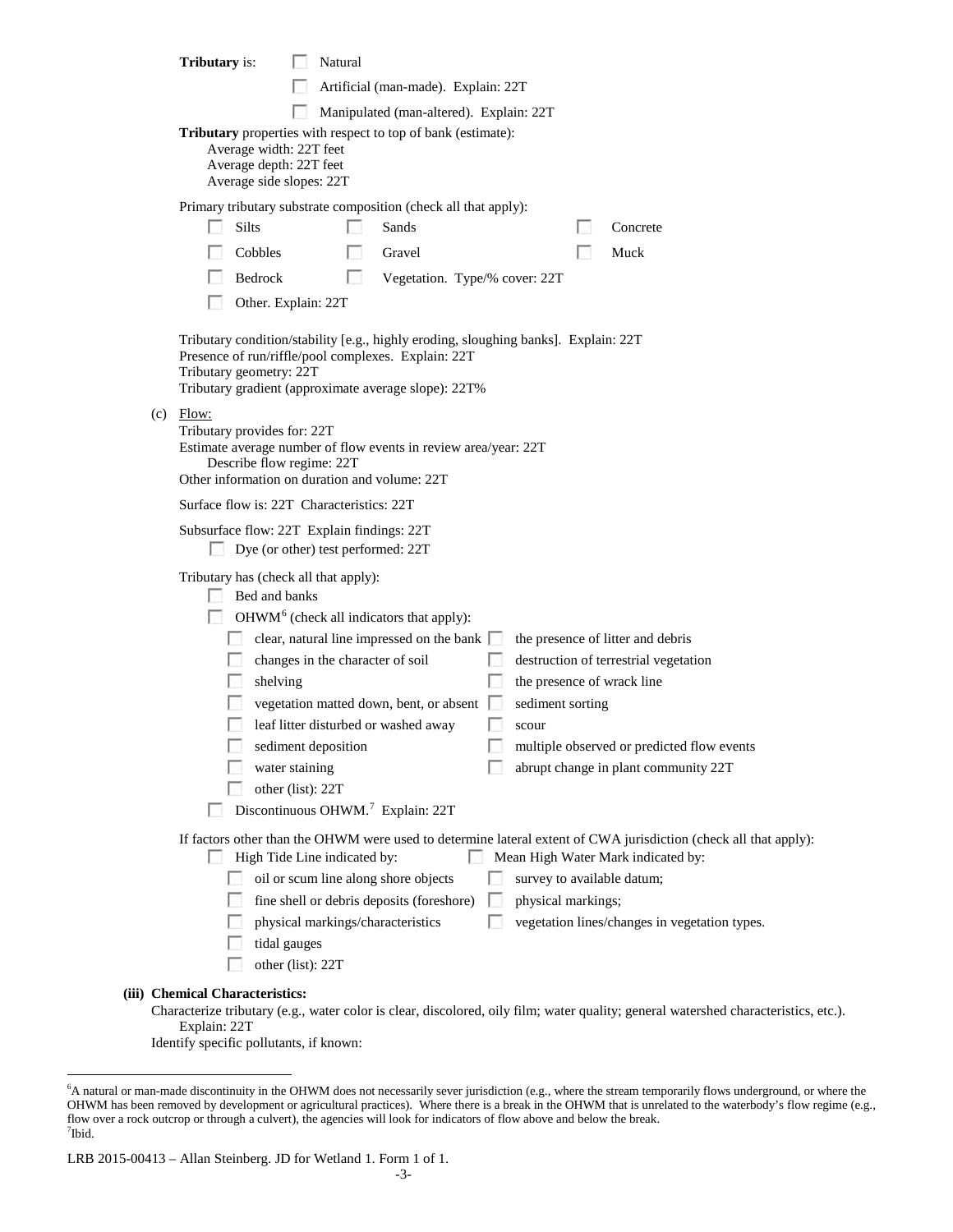#### **(iv) Biological Characteristics. Channel supports (check all that apply):**

- Riparian corridor. Characteristics (type, average width): 22T
- Wetland fringe. Characteristics: 22T
- Habitat for:
	- Federally Listed species. Explain findings: 22T
	- Fish/spawn areas. Explain findings: 22T
	- Other environmentally-sensitive species. Explain findings: 22T
	- **Aquatic/wildlife diversity. Explain findings: 22T**

#### **2. Characteristics of wetlands adjacent to non-TNW that flow directly or indirectly into TNW**

### **(i) Physical Characteristics:**

- (a) General Wetland Characteristics: Properties: Wetland size: 22T acres Wetland type. Explain: 22T Wetland quality. Explain: 22T Project wetlands cross or serve as state boundaries. Explain: 22T
- (b) General Flow Relationship with Non-TNW: Flow is: 22T Explain: 22T

Surface flow is: 22T Characteristics: 22T

Subsurface flow: 22T Explain findings: 22T

- Dye (or other) test performed: 22T
- (c) Wetland Adjacency Determination with Non-TNW:
	- **1999** Directly abutting
	- 20 Not directly abutting
		- $\sim$ Discrete wetland hydrologic connection. Explain: 22T
		- $\overline{a}$ Ecological connection. Explain: 22T
		- $\mathcal{N}_{\rm{eff}}$ Separated by berm/barrier. Explain: 22T

#### (d) Proximity (Relationship) to TNW

Project wetlands are 22T river miles from TNW. Project waters are 22T aerial (straight) miles from TNW. Flow is from: 22T Estimate approximate location of wetland as within the 22T floodplain.

#### **(ii) Chemical Characteristics:**

Characterize wetland system (e.g., water color is clear, brown, oil film on surface; water quality; general watershed characteristics; etc.). Explain: 22T

Identify specific pollutants, if known: 22T

### **(iii) Biological Characteristics. Wetland supports (check all that apply):**

Riparian buffer. Characteristics (type, average width): 22T

Vegetation type/percent cover. Explain: 22T

**Habitat for:** 

- Federally Listed species. Explain findings: 22T
- Fish/spawn areas. Explain findings: 22T
- Other environmentally-sensitive species. Explain findings: 22T
- $\mathcal{L}_{\mathcal{D}}$ Aquatic/wildlife diversity. Explain findings: 22T

# **3. Characteristics of all wetlands adjacent to the tributary (if any)**

All wetland(s) being considered in the cumulative analysis: 22T Approximately (22T) acres in total are being considered in the cumulative analysis.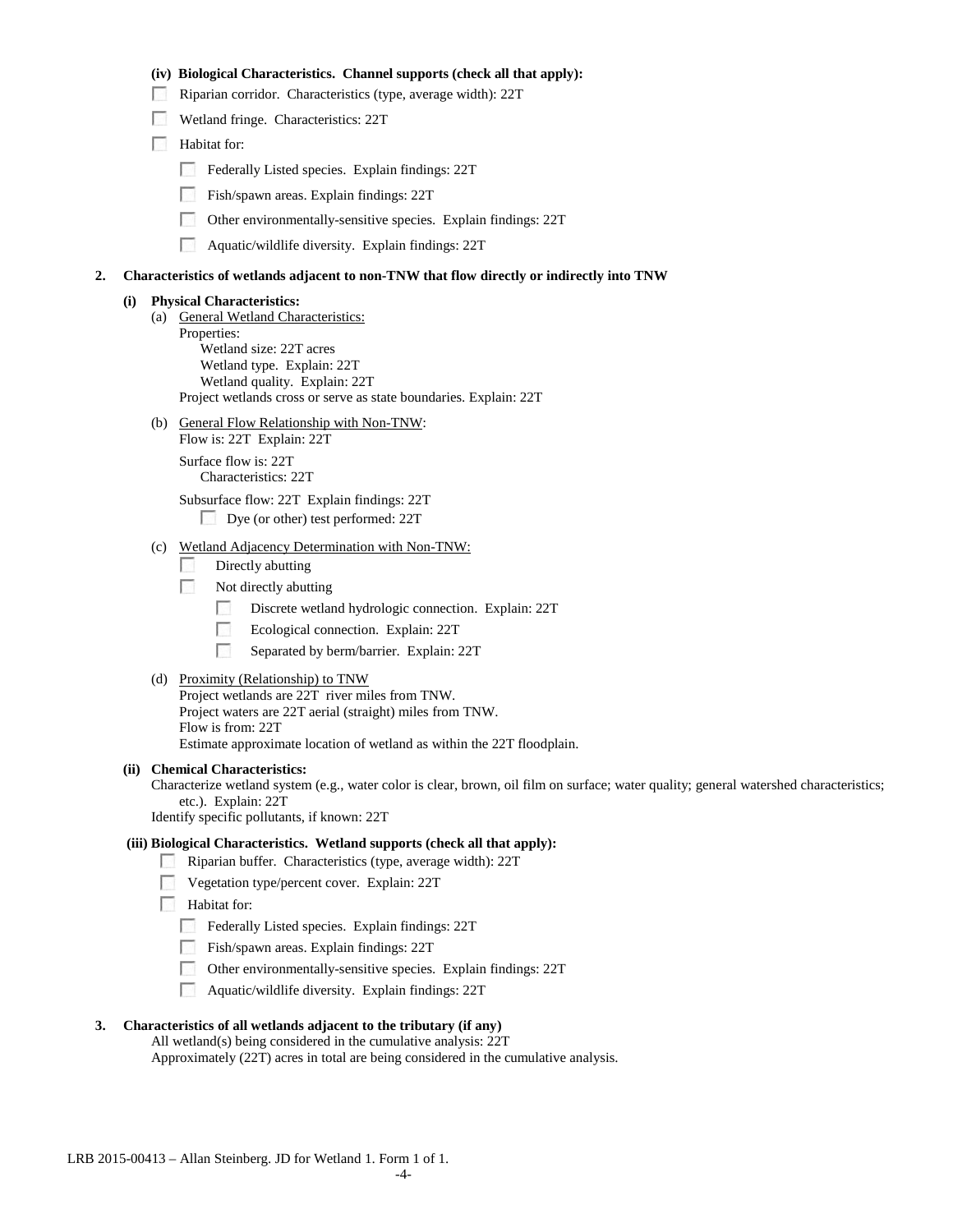For each wetland, specify the following:

| Directly abuts? (Y/N) | Size (in acres) | Directly abuts? $(Y/N)$ | Size (in acres) |
|-----------------------|-----------------|-------------------------|-----------------|
| 22T                   | つつT             | 22T                     | 22T             |
| 22T                   | つつT             | 22T                     | 22T             |
| 22T                   | つつT             | 22T                     | 22T             |
| つつT                   | ንንጥ             | つつT                     | つつT             |

Summarize overall biological, chemical and physical functions being performed: 22T

#### **C. SIGNIFICANT NEXUS DETERMINATION**

**A significant nexus analysis will assess the flow characteristics and functions of the tributary itself and the functions performed by any wetlands adjacent to the tributary to determine if they significantly affect the chemical, physical, and biological integrity of a TNW. For each of the following situations, a significant nexus exists if the tributary, in combination with all of its adjacent wetlands, has more than a speculative or insubstantial effect on the chemical, physical and/or biological integrity of a TNW. Considerations when evaluating significant nexus include, but are not limited to the volume, duration, and frequency of the flow of water in the tributary and its proximity to a TNW, and the functions performed by the tributary and all its adjacent wetlands. It is not appropriate to determine significant nexus based solely on any specific threshold of distance (e.g. between a tributary and its adjacent wetland or between a tributary and the TNW). Similarly, the fact an adjacent wetland lies within or outside of a floodplain is not solely determinative of significant nexus.** 

#### **Draw connections between the features documented and the effects on the TNW, as identified in the** *Rapanos* **Guidance and discussed in the Instructional Guidebook. Factors to consider include, for example:**

- Does the tributary, in combination with its adjacent wetlands (if any), have the capacity to carry pollutants or flood waters to TNWs, or to reduce the amount of pollutants or flood waters reaching a TNW?
- Does the tributary, in combination with its adjacent wetlands (if any), provide habitat and lifecycle support functions for fish and other species, such as feeding, nesting, spawning, or rearing young for species that are present in the TNW?
- Does the tributary, in combination with its adjacent wetlands (if any), have the capacity to transfer nutrients and organic carbon that support downstream foodwebs?
- Does the tributary, in combination with its adjacent wetlands (if any), have other relationships to the physical, chemical, or biological integrity of the TNW?

### *Note: the above list of considerations is not inclusive and other functions observed or known to occur should be documented below:*

- **1. Significant nexus findings for non-RPW that has no adjacent wetlands and flows directly or indirectly into TNWs.** Explain findings of presence or absence of significant nexus below, based on the tributary itself, then go to Section III.D: 22T
- **2. Significant nexus findings for non-RPW and its adjacent wetlands, where the non-RPW flows directly or indirectly into TNWs.**  Explain findings of presence or absence of significant nexus below, based on the tributary in combination with all of its adjacent wetlands, then go to Section III.D: 22T
- **3. Significant nexus findings for wetlands adjacent to an RPW but that do not directly abut the RPW.** Explain findings of presence or absence of significant nexus below, based on the tributary in combination with all of its adjacent wetlands, then go to Section III.D: 22T

## **D. DETERMINATIONS OF JURISDICTIONAL FINDINGS. THE SUBJECT WATERS/WETLANDS ARE (CHECK ALL THAT APPLY):**

- **1. TNWs and Adjacent Wetlands.** Check all that apply and provide size estimates in review area:
	- TNWs: 22T linear feet 22T width (ft), Or, 22T acres.
	- Wetlands adjacent to TNWs: 22T acres.

### **2. RPWs that flow directly or indirectly into TNWs.**

- Tributaries of TNWs where tributaries typically flow year-round are jurisdictional. Provide data and rationale indicating that tributary is perennial: 22T.
- Tributaries of TNW where tributaries have continuous flow "seasonally" (e.g., typically three months each year) are jurisdictional. Data supporting this conclusion is provided at Section III.B. Provide rationale indicating that tributary flows seasonally: 22T.
	- Provide estimates for jurisdictional waters in the review area (check all that apply):
	- Tributary waters: 27T linear feet 27T width (ft).
	- Other non-wetland waters: 27T acres. Identify type(s) of waters: 27T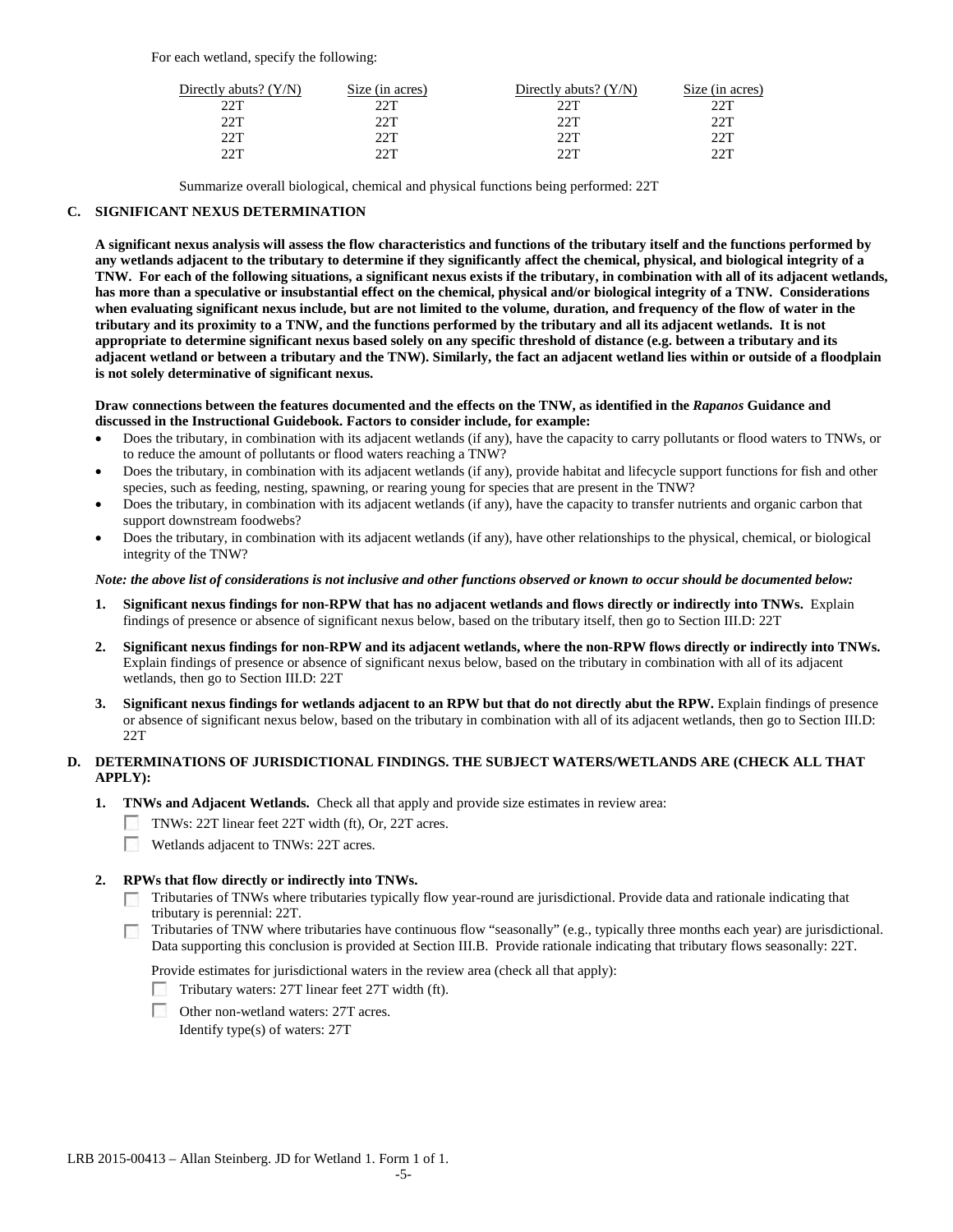### **3. Non-RPWs[8](#page-5-0) that flow directly or indirectly into TNWs.**

Waterbody that is not a TNW or an RPW, but flows directly or indirectly into a TNW, and it has a significant nexus with a  $\sim 10$ TNW is jurisdictional. Data supporting this conclusion is provided at Section III.C.

Provide estimates for jurisdictional waters within the review area (check all that apply):

- Tributary waters: 27T linear feet 27T width (ft).
- Other non-wetland waters: 27T acres.
	- Identify type(s) of waters: 27T

### **4. Wetlands directly abutting an RPW that flow directly or indirectly into TNWs.**

- **Barbara** Wetlands directly abut RPW and thus are jurisdictional as adjacent wetlands.
	- Wetlands directly abutting an RPW where tributaries typically flow year-round. Provide data and rationale indicating that tributary is perennial in Section III.D.2, above. Provide rationale indicating that wetland is directly abutting an RPW: 22T

Wetlands directly abutting an RPW where tributaries typically flow "seasonally." Provide data indicating that tributary is seasonal in Section III.B and rationale in Section III.D.2, above. Provide rationale indicating that wetland is directly abutting an RPW: **27T**

Provide acreage estimates for jurisdictional wetlands in the review area: 27T acres.

#### **5. Wetlands adjacent to but not directly abutting an RPW that flow directly or indirectly into TNWs.**

Wetlands that do not directly abut an RPW, but when considered in combination with the tributary to which they are  $\sim$ adjacent and with similarly situated adjacent wetlands, have a significant nexus with a TNW are jurisidictional. Data supporting this conclusion is provided at Section III.C.

Provide acreage estimates for jurisdictional wetlands in the review area: 22T acres.

- **6. Wetlands adjacent to non-RPWs that flow directly or indirectly into TNWs.** 
	- Wetlands adjacent to such waters, and have when considered in combination with the tributary to which they are adjacent  $\sim$ and with similarly situated adjacent wetlands, have a significant nexus with a TNW are jurisdictional. Data supporting this conclusion is provided at Section III.C.

Provide estimates for jurisdictional wetlands in the review area: 27T acres.

### **7. Impoundments of jurisdictional waters. [9](#page-5-1)**

As a general rule, the impoundment of a jurisdictional tributary remains jurisdictional.

- Demonstrate that impoundment was created from "waters of the U.S.," or
- Demonstrate that water meets the criteria for one of the categories presented above (1-6), or
- Demonstrate that water is isolated with a nexus to commerce (see E below). <u>г.</u>

### **E. ISOLATED [INTERSTATE OR INTRA-STATE] WATERS, INCLUDING ISOLATED WETLANDS, THE USE, DEGRADATION OR DESTRUCTION OF WHICH COULD AFFECT INTERSTATE COMMERCE, INCLUDING ANY SUCH WATERS (CHECK ALL THAT APPLY):[10](#page-5-2)**

- $\sim$ which are or could be used by interstate or foreign travelers for recreational or other purposes.
- **1999** from which fish or shellfish are or could be taken and sold in interstate or foreign commerce.
- $\langle \cdot, \cdot \rangle$ which are or could be used for industrial purposes by industries in interstate commerce.
- **1999** Interstate isolated waters.Explain: 22T
- $\sim$ Other factors.Explain: 22T

#### **Identify water body and summarize rationale supporting determination:** 22T

Provide estimates for jurisdictional waters in the review area (check all that apply):

- Tributary waters: 27T linear feet 27T width (ft).
- Е Other non-wetland waters: 27T acres.

Identify type(s) of waters: 27T

Wetlands: 27T acres.

 $\frac{1}{8}$ See Footnote # 3.

<span id="page-5-2"></span><span id="page-5-1"></span><span id="page-5-0"></span><sup>&</sup>lt;sup>9</sup> To complete the analysis refer to the key in Section III.D.6 of the Instructional Guidebook.

<sup>&</sup>lt;sup>10</sup> Prior to asserting or declining CWA jurisdiction based solely on this category, Corps Districts will elevate the action to Corps and EPA HQ for review consistent with the process described in the Corps/EPA *Memorandum Regarding CWA Act Jurisdiction Following Rapanos.*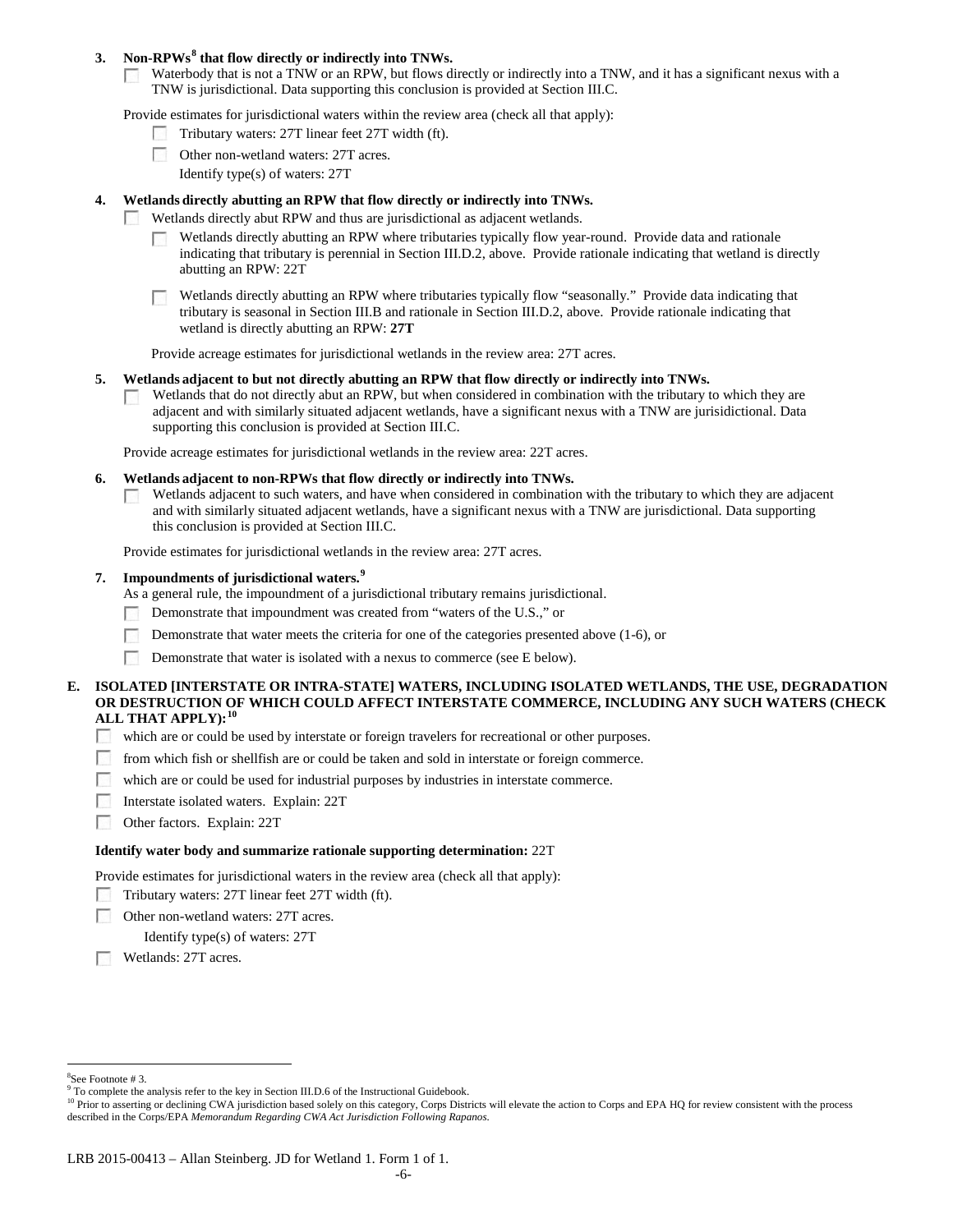### **F. NON-JURISDICTIONAL WATERS, INCLUDING WETLANDS (CHECK ALL THAT APPLY):**

| $\Box$ If potential wetlands were assessed within the review area, these areas did not meet the criteria in the 1987 Corps of Engineers |
|-----------------------------------------------------------------------------------------------------------------------------------------|
| Wetland Delineation Manual and/or appropriate Regional Supplements.                                                                     |

- Review area included isolated waters with no substantial nexus to interstate (or foreign) commerce.
	- Prior to the Jan 2001 Supreme Court decision in "*SWANCC*," the review area would have been regulated based solely on the  $\overline{\mathbf{v}}$ "Migratory Bird Rule" (MBR).
- Waters do not meet the "Significant Nexus" standard, where such a finding is required for jurisdiction. Explain: 27T
- $\overline{a}$ Other: (explain, if not covered above): 27T

Provide acreage estimates for non-jurisdictional waters in the review area, where the sole potential basis of jurisdiction is the MBR factors (i.e., presence of migratory birds, presence of endangered species, use of water for irrigated agriculture), using best professional judgment (check all that apply):

- Non-wetland waters (i.e., rivers, streams): 27T linear feet 27T width (ft).
- Lakes/ponds: 27T acres. **COLLEGE**

 $\overline{\mathbf{v}}$ 

F

- $\sim$ Other non-wetland waters: 27T acres. List type of aquatic resource: 27T.
- Wetlands: Wetland 1: 1.7 acres.

Provide acreage estimates for non-jurisdictional waters in the review area that do not meet the "Significant Nexus" standard, where such a finding is required for jurisdiction (check all that apply):

- Non-wetland waters (i.e., rivers, streams): 27T linear feet 27T width (ft).
- Lakes/ponds: 27T acres.
- г Other non-wetland waters: 27T acres. List type of aquatic resource: 27T.
- Wetlands: 27T acres.

### **SECTION IV: DATA SOURCES.**

- **A. SUPPORTING DATA. Data reviewed for JD (check all that apply -** checked items shall be included in case file and, where checked and requested, appropriately reference sources below):
	- Maps, plans, plots or plat submitted by or on behalf of the applicant/consultant: Wetlands Investigation Co. (April 2015)
	- $\nabla$  Data sheets prepared/submitted by or on behalf of the applicant/consultant.
		- Office concurs with data sheets/delineation report.
			- $\triangledown$  Office does not concur with data sheets/delineation report.
	- Data sheets prepared by the Corps: 22T
	- Corps navigable waters' study: 22T
	- U.S. Geological Survey Hydrologic Atlas:
		- **V** USGS NHD data.
		- USGS 8 and 12 digit HUC maps.
	- U.S. Geological Survey map(s). Cite scale & quad name: 7.5 Minute USGS NY Tonawanda East Quadrangle
	- USDA Natural Resources Conservation Service Soil Survey. Citation: http://websoilsurvey.nrcs.usda.gov/app/
	- $\triangledown$  National wetlands inventory map(s). Cite name: http://www.fws.gov/wetlands/Data/Mapper.html
	- $\overline{\mathbf{v}}$ State/Local wetland inventory map(s): http://www.dec.ny.gov/animals/38801.html
	- **1999** FEMA/FIRM maps: 22T

Г

- 100-year Floodplain Elevation is: 22T (National Geodectic Vertical Datum of 1929) **FRI**
- Photographs:  $\overline{\vee}$  Aerial (Name & Date): Bing Maps Oblique Aerial Imagery (date unknown) ⊽
	- or  $\vee$  Other (Name & Date): Ground-level photographs (April 2015)
- Previous determination(s). File no. and date of response letter: 22T Е
- Applicable/supporting case law: 22T Г
- Applicable/supporting scientific literature: 22T г
- Other information (please specify): 22T Е

#### **B. ADDITIONAL COMMENTS TO SUPPORT JD:** 22T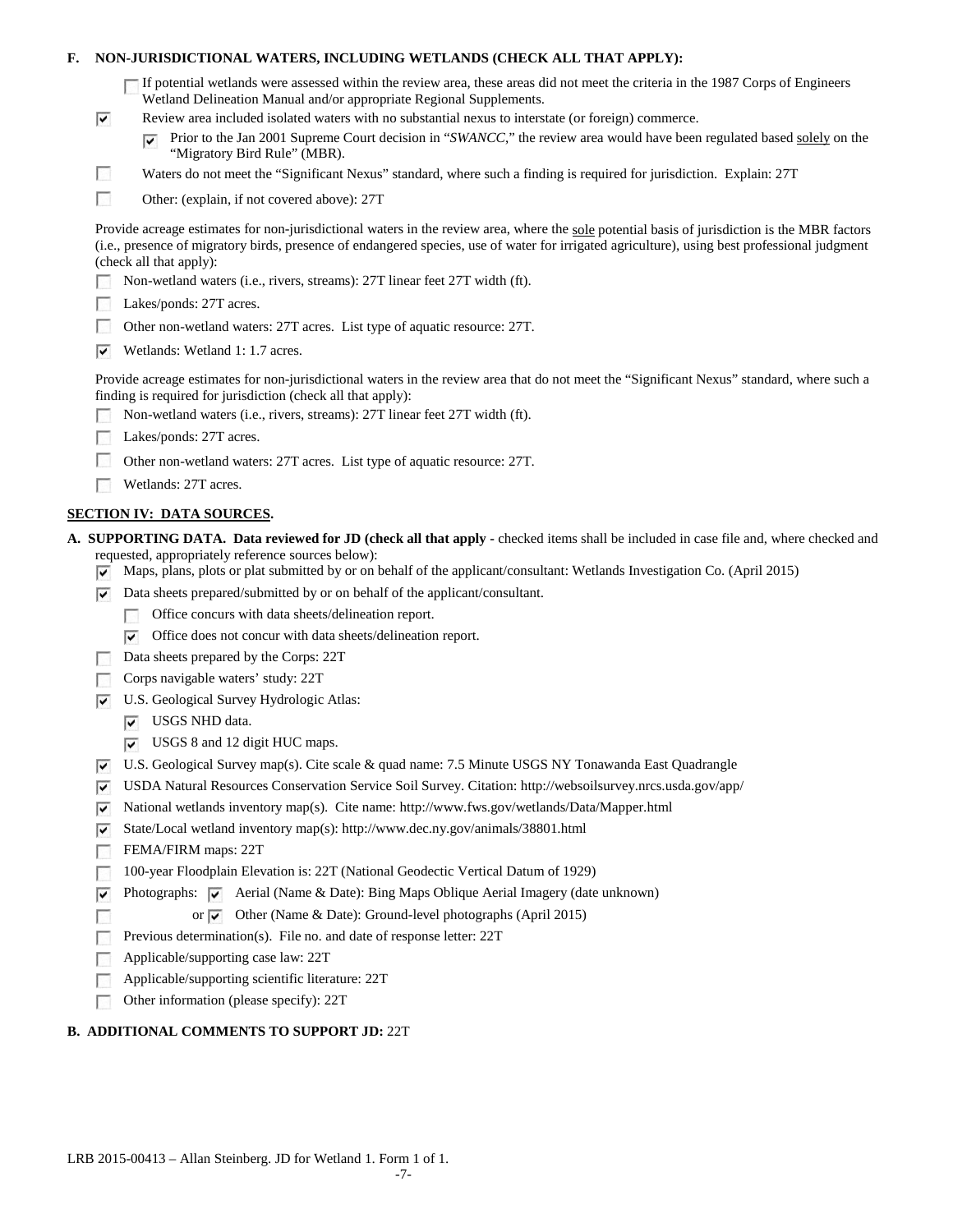July 16, 2015

Katie A. Buckler Date Project Manager